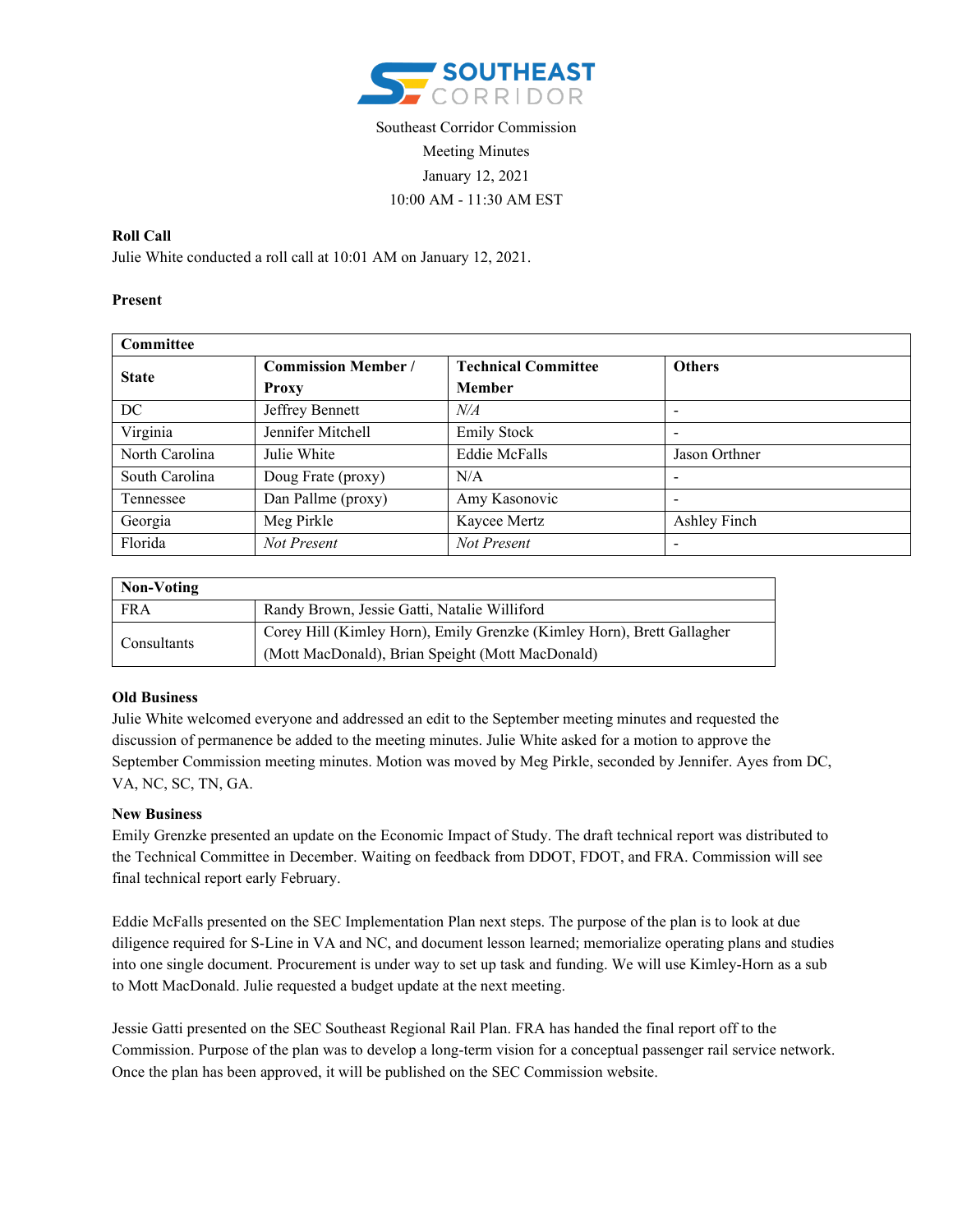Julie White asked for a motion to approve the Southeast Regional Rail Plan and publish it on the SEC Commission Website. Motion made by Jeff Bennett. Seconded by Meg Pirkle. Ayes from DC, VA, NC, SC, TN, GA.

Brett Gallagher gave a presentation on the new SEC Commission website. Requested changes included: different banner photo, "recent updates" on the home page, and the web address be southeast-comission.org. Commission also concurred that the "Press" tab would be the responsibility of each individual state to send in articles to keep it up to date. A link was distributed to the Commission after the meeting[: https://www.southeastcorridor](https://www.southeastcorridor-commission.org/)[commission.org/](https://www.southeastcorridor-commission.org/)

Discussion of the future of the Southeast Corridor Commission: discussion of how to fund and staff the Commission. Julie White shared that she had done research to identify expertise in rail commission permanence and had received a recommendation from Rob Padgette of Sophy Chen, who has expertise in different types of governance structures including NEC. The conversation continued on asking Sophy to create a policy memo on the various governance structures. There was expressed support for such an idea. Julie asked for a motion for the Commission to authorize Sophy Chen to develop a policy memo that outlined governance structures to consider including federal funding options. Julie asked for a motion for the Commission to authorize Sophy Chen to develop a policy memo that outlined options to seek dedicated federal funding. Jennifer Mitchell made the motion, Jeff Bennett seconded. Ayes from DC, VA, NC, SC, TN, GA.

States presented on new or existing rail initiatives:

- **Washington, DC:** Working with the greater Washington Partnership on the regional rail plan. Streetcar project at 30%, working with FRA on Long Bridge project.
- **Virginia**: TRIV, working through final agreements with CSX and Amtrak, hope to have it finalized by end of the month. Finalized an agreement with VRE that will give us \$200M in dedicated commuter rail funding over a 10 year period. Got a grant approved by the northern Virginia transportation authority for \$23M for a rail bypass for Franconia. Working on a western rail initiative, governor included \$50M in general funds. Working on procurement for preliminary engineering for Long Bridge, taking us from 10%- 30%. Working on 4th track project between Arlington and Long Bridge, funded by \$45M FASTLANE grant. Mobilizing Virginia Passenger Rail Authority, two meetings of new board, hiring executive director, in process of getting budget approved, establishing policies and procedures.
- **North Carolina**: Won an FTA grant for \$900K to do TOD planning along the S-Line corridor. Full local match was provided by the communities along the line that wanted to do potential station area planning. Raised \$445K from 7 communities. Seeing huge local interest as something that will be transformational for the community. Continuing efforts to acquire the S-Line. Working to identify incremental projects along the Raleigh to Richmond corridor. Coordinating the SOGR grant obligated for new fleet. Continuing work with CSX on CCX facility. Working on developing State Rail Plan
- **South Carolina**: Received formal acceptance letter from FRA for statewide rail plan update. Work underway on upstate express corridor, funded by \$25M BUILD grant that will add rail capacity to NS between Columbia and Inland Port Grier. Targeting for completion of 2023.
- **Tennessee**: Needs assessment of short lines is complete. Completing action plan for grade crossing safety.
- **Georgia**: Addressing comments from FRA on FEIS ROD to finalize the document. Completing State Rail Plan.
- **Florida**: *Not Present*
- **FRA**: FY 21 Omnibus bill passed. All of FRA grant program are being carried forward to 2021, don't have info on timelines for NOFOs but expect in coming weeks they can share.